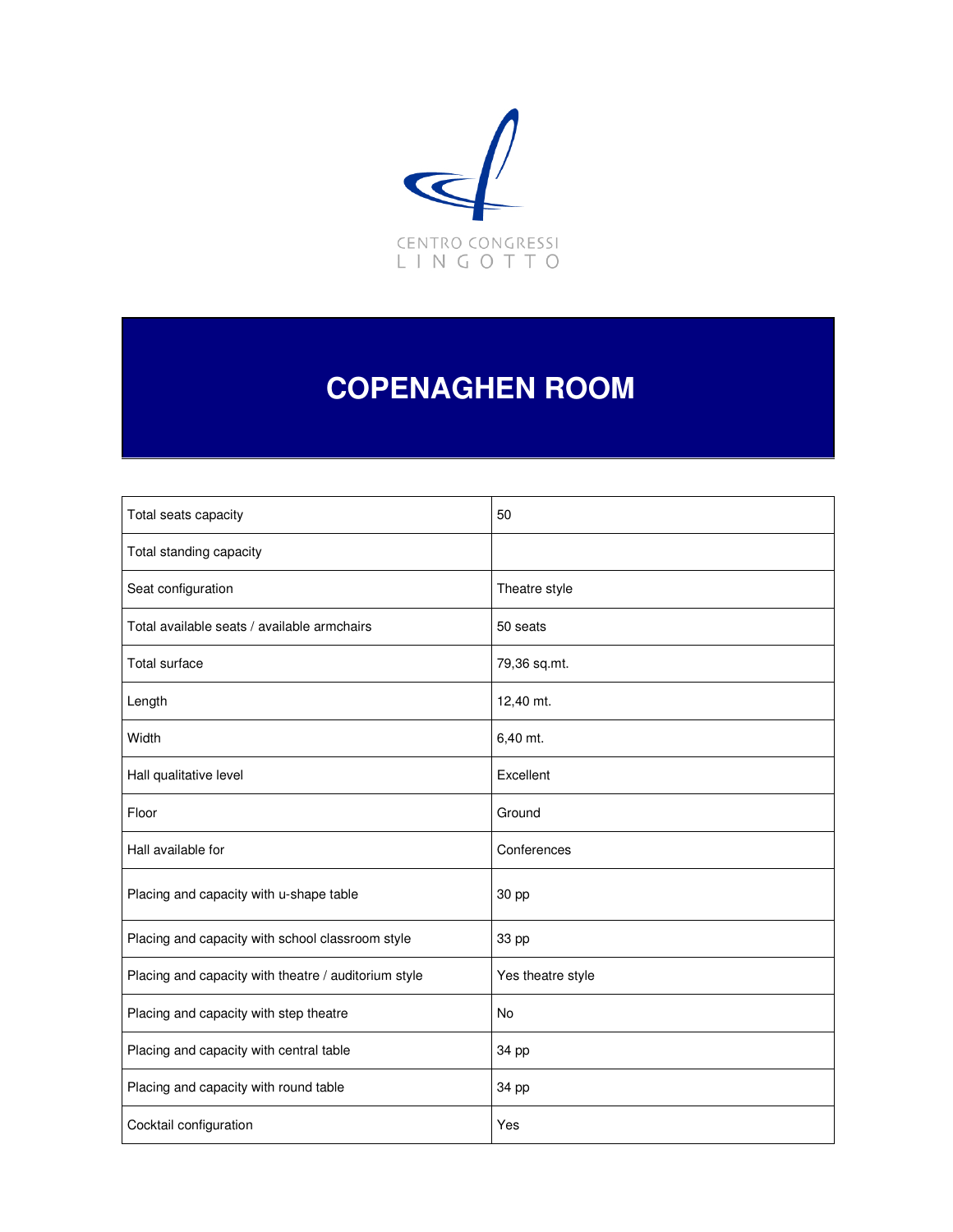| Fixed or removable seats         | Fixed                               |
|----------------------------------|-------------------------------------|
| Chairs or armachairs             | Armchairs                           |
| Seats or armchairs width         | 56 cm                               |
| Corridor width between armchairs | 1 mt. wide on each side             |
| Overturnable desk                | Yes                                 |
| Folding top dimension            | Dim.cm. 29x21                       |
| Fixed speakers' table            | Mobile                              |
| Removable speakers' table        | Yes                                 |
| Presidential table               | Yes                                 |
| Speakers' table dimension        | Dim. cm 200 x 90 x h 74             |
| Speakers' table seats            | Max 3                               |
| Platform / stage                 | Speakers' table + podium            |
| Stage dimension                  | No stage                            |
| Lighting system                  | Yes                                 |
| Speakers' podium                 | Size: cm 42 x 44 x h 131            |
| Heating system                   | Yes                                 |
| Air-conditioning                 | Yes                                 |
| Cleaning frequency               | Daily                               |
| Maintenance frequency            | Monthly or according to extra needs |

| Modular room                                             | Yes |
|----------------------------------------------------------|-----|
| Subdivisible room with movable wall and sliding curtains | Yes |
| Modular structure                                        | No  |

| Ceiling minimum height | Mt. 2,70 |
|------------------------|----------|
| Ceiling maximum height | Mt. 2,70 |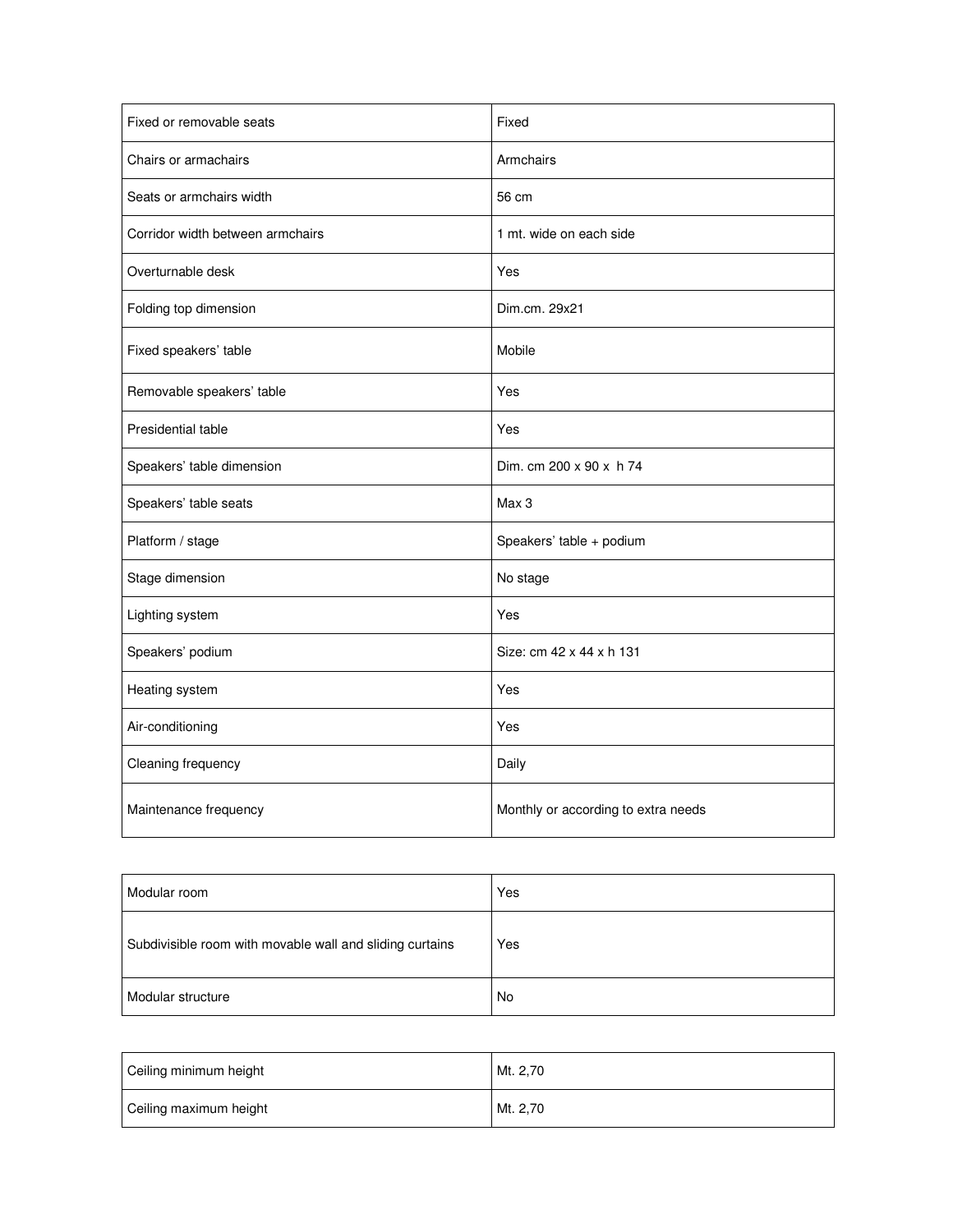| Number of entances                          |                 |
|---------------------------------------------|-----------------|
| Dimension entrances                         | Mt. 2,15 x 1,80 |
| Main entrance width                         | Mt. 1,80        |
| Main entrance height                        | Mt. 2,15        |
| Number of windows and dimension             | No              |
| Number of emergency exits                   |                 |
| Total number of vehicles entry              | None            |
| Access to disabled people                   | Yes             |
| Pedestrian access                           | Yes             |
| Access by vehicles / car access / from road | No              |
| Access to stage from road                   | No              |

| Soundproofing                       | Yes       |
|-------------------------------------|-----------|
| Room dimming                        | Yes       |
| Daylight                            | <b>No</b> |
| Dimming lighting system             | Yes       |
| Openable glass ceiling              | <b>No</b> |
| Fire-fighting devices               | Yes       |
| Exhibiting possibility              | Yes       |
| Availability of tables for seminars | Yes       |

## **EQUIPMENT AVAILABLE**

#### **AUDIO EQUIPMENT**

| Amplification system         | Yes |
|------------------------------|-----|
| Sound system/audio recording | Yes |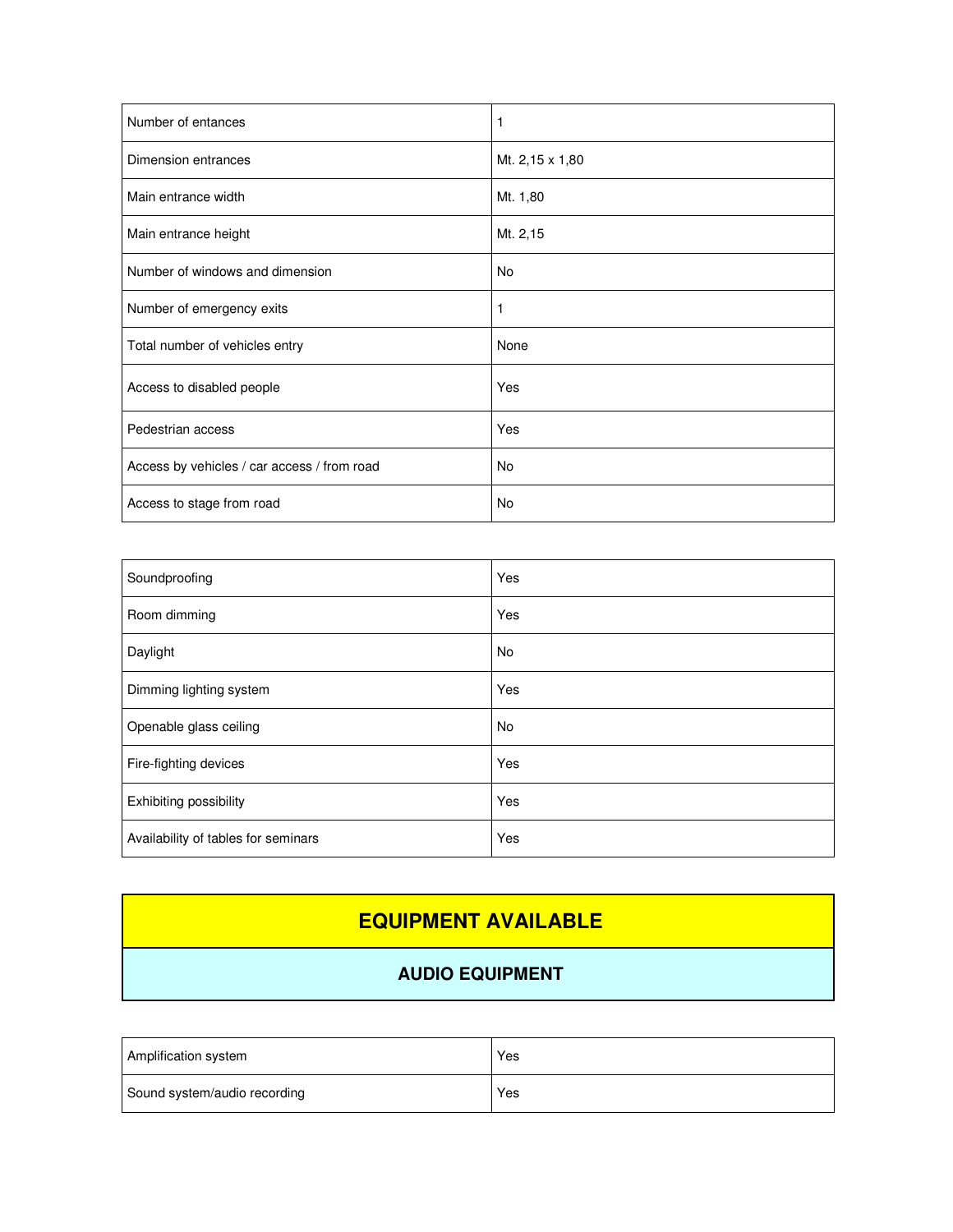| Sound system / sound amplification | Yes      |
|------------------------------------|----------|
| Microphone on speakers'table       | 2        |
| Clip on mike and headset mike      | $^\star$ |
| Wireless microphone                | *        |
| Recorder                           | $\star$  |

#### **VIDEO EQUIPMENT**

| Connections for video-conference                        | $\star$          |
|---------------------------------------------------------|------------------|
| Conference call system                                  | $\star$          |
| TV plug                                                 | $\star$          |
| Audio and video wiring                                  | $\star$          |
| Fiber optic cable for external projections              | $\star$          |
| Satellite link                                          |                  |
| Cabin / projection system                               | $\star$          |
| A/V control room                                        | $\star$          |
| Digital led display                                     |                  |
| Fading                                                  | $\star$          |
| Double projection slides                                | $\star$          |
| System of video recording                               | $\star$          |
| Video-projector                                         | $\star$          |
| Position of video-projector                             | Front projection |
| Possibility of connection between videoprojector and PC | $\star$          |
| Video-projector power                                   | $\star$          |
| Video-projector's model                                 | $\star$          |
| Video projector (with interface) and recording set      | $\star$          |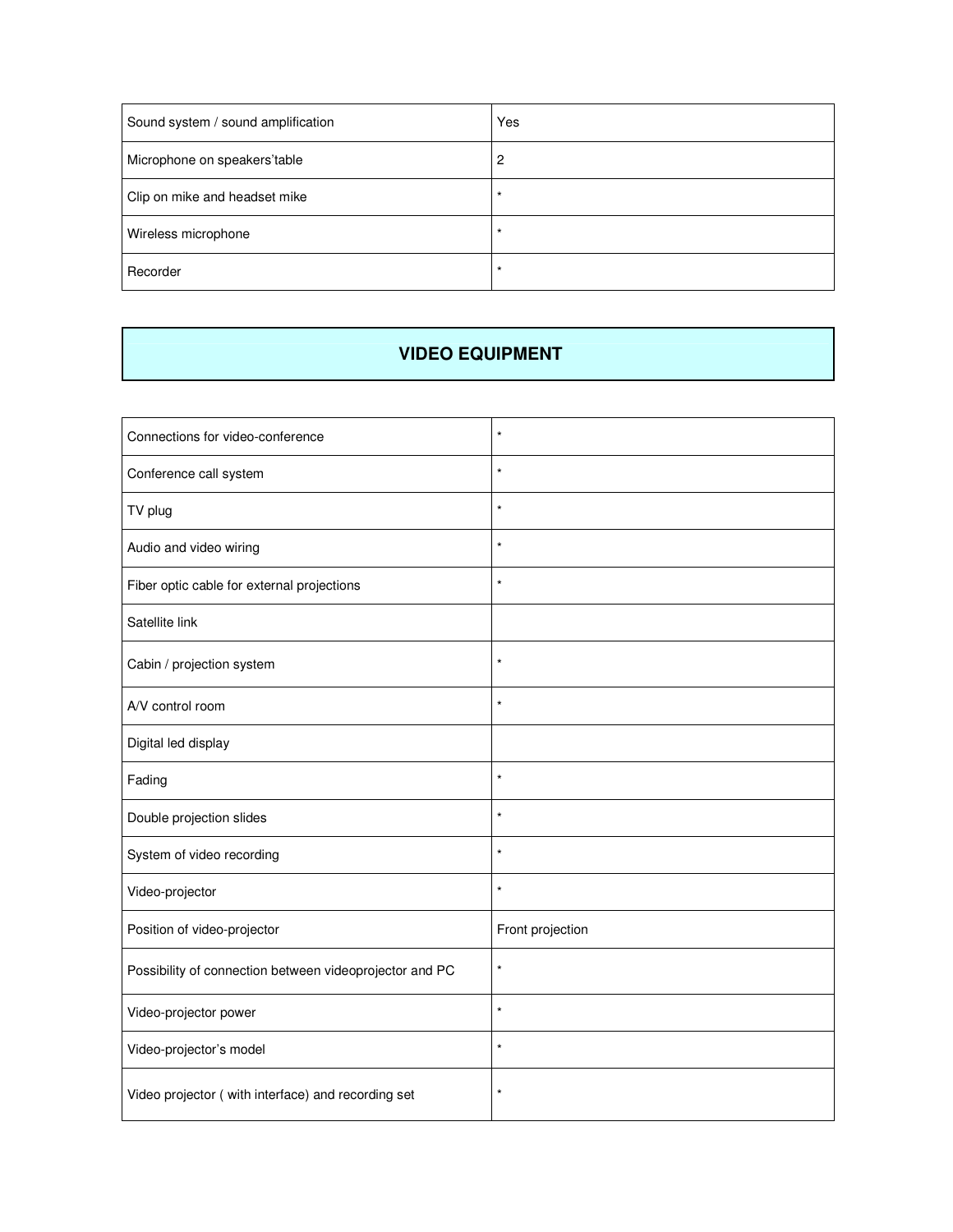| Video-recorder                    | $\star$          |
|-----------------------------------|------------------|
| Number of videorecorders          | $\star$          |
| Videorecorder's model             | $\star$          |
| Camera                            | $\star$          |
| Number and location of cameras    | $\star$          |
| Back-projection                   | $\star$          |
| Monitor on speakers' table        | $\star$          |
| Slide projector                   | $\star$          |
| Front or back projector           | $\star$          |
| Laser pointer                     | $\star$          |
| Mega-screen                       | No               |
| Frame-screen                      | Yes              |
| Powered screen                    | No               |
| Screen dimensions                 | Dim. mt. 3 x 2mt |
| Flipchart                         | $\star$          |
| Overhead projector                | $\star$          |
| Magnetic blackboard               | $\star$          |
| Remote control on speakers' table | $\star$          |
| Closed circuit TV                 | $\star$          |
| Digital clock                     | $\star$          |

#### **INFORMATICS AND TELEMATICS EQUIPMENT**

| Internet access corner        | *  |
|-------------------------------|----|
| PC connections                | *  |
| IT equipment                  | -* |
| Number of available computers | -1 |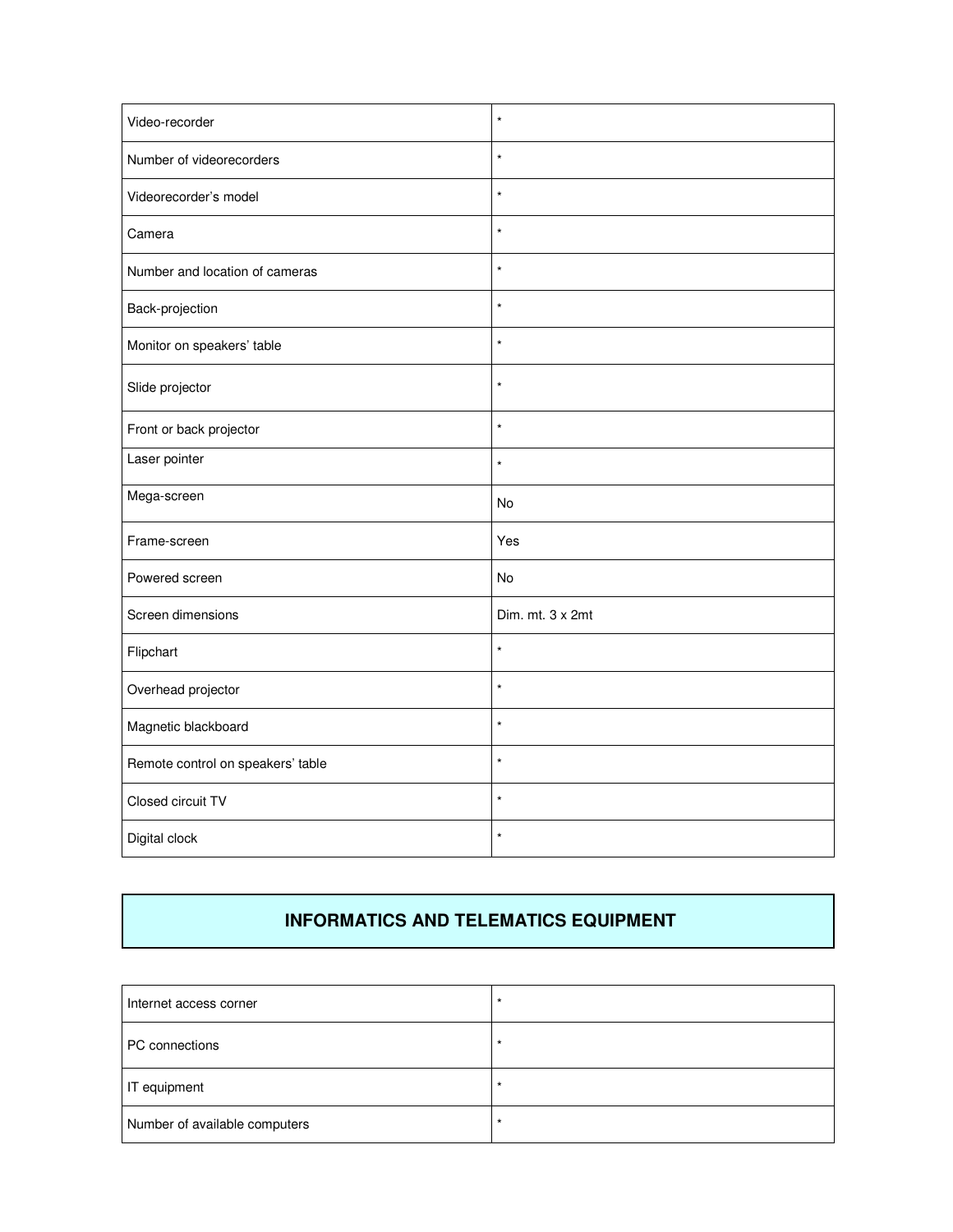| PC model included   | $\star$ |
|---------------------|---------|
| Networked computers | $\star$ |
| IT network          |         |
| Cabled networks     |         |

#### **EQUIPMENT FOR SIMULTANEOUS TRANSLATION**

| Simultaneous translation system                                        | $\star$    |
|------------------------------------------------------------------------|------------|
| Simultaneous translation system / cabins (ISO)                         | Si         |
| Number of fixed cabins                                                 | None       |
| Available area for mobile cabins                                       | Si         |
| Headphones / headset for simultaneous translation (infrared<br>system) | On request |
| Headset/receiver for simultaneous translation                          | * Min. 50  |
| Available interpreters' seats                                          |            |

### **ELECTRICITY**

| Available electrical power                   | 5 kilowatt |
|----------------------------------------------|------------|
| Available electrical connections and sockets |            |

#### **TELEPHONE EQUIPMENT**

| Telephone connection for external line | $\star$ |
|----------------------------------------|---------|
| Available telephone lines for guests   | $\star$ |
| <b>ISDN</b> lines                      | $\star$ |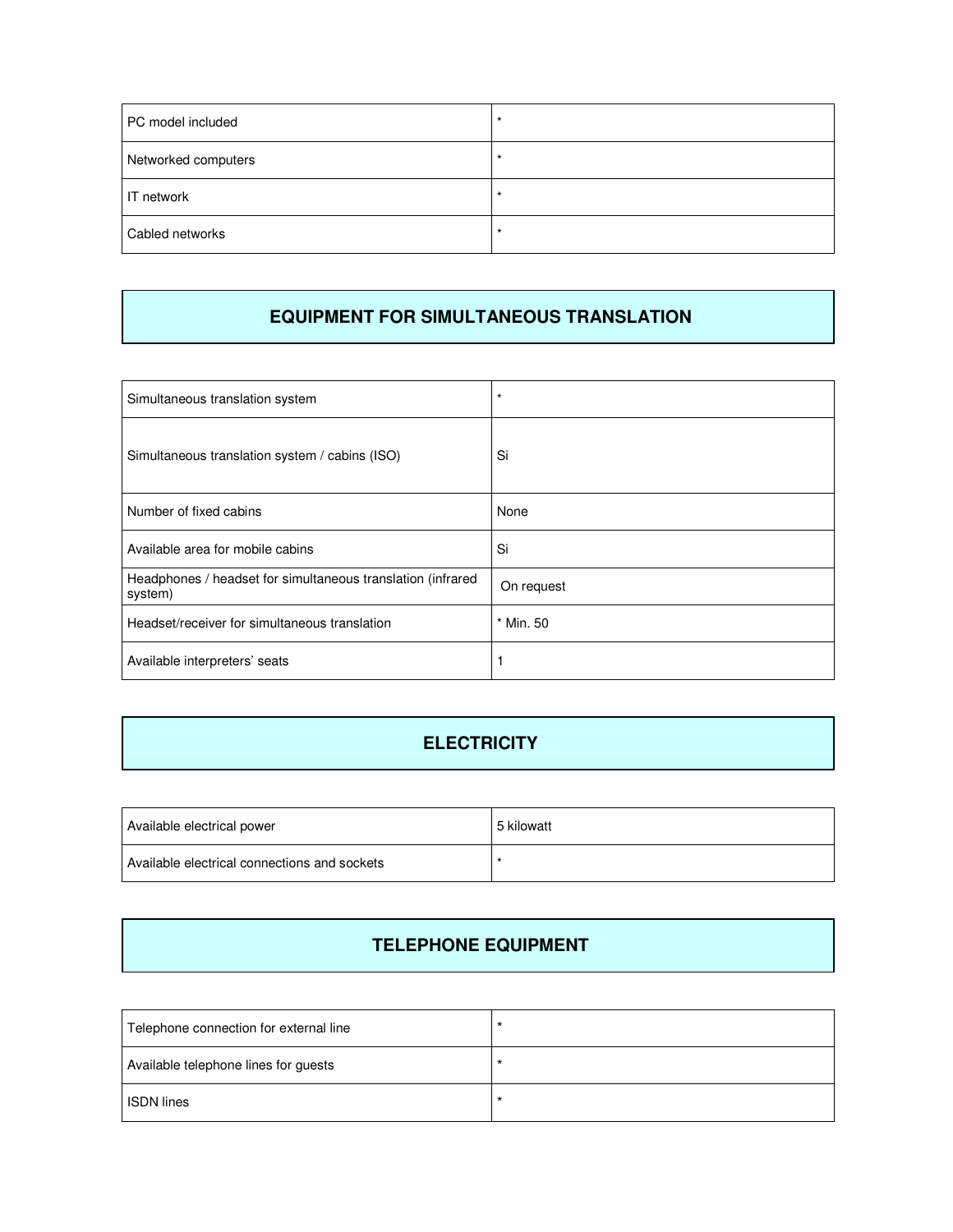| Telephone line on speakers'table       | $\star$ |
|----------------------------------------|---------|
| Fax                                    | $\star$ |
| Telex                                  | $\star$ |
| Voting system (electronic / wireless)  | $\star$ |
| Technical staff / technical assistance | $\star$ |
| Photocopying machine                   | $\star$ |

#### **EQUIPMENT AVAILABLE ON REQUEST**

| Technical equipment rental  | Yes               |
|-----------------------------|-------------------|
| Electrical equipment rental | Yes               |
| Furniture items             | See attached form |
| Floorplan                   | See attached form |

## **CONTRACTS**

| Timing and procedures of provided services | Established from time to time                                                                                                                                                                                                                                                                                                                                                                 |
|--------------------------------------------|-----------------------------------------------------------------------------------------------------------------------------------------------------------------------------------------------------------------------------------------------------------------------------------------------------------------------------------------------------------------------------------------------|
| Customer's responsability                  | Art.9 general conditions :"[]<br>is exonerated from any responsibility for damages to<br>persons or belongings of a third party during the event"                                                                                                                                                                                                                                             |
| Responsibility borne by the lessee         | See art.9 of general conditions                                                                                                                                                                                                                                                                                                                                                               |
| Existing insurance-cover                   | Global buildings , civil responsability (RCO/RCT)+more<br>different                                                                                                                                                                                                                                                                                                                           |
| Insurance cover required to customer       | Art.11 gen.cond:" The Organizing Company will have to<br>stipulate and maintain, for the whole period of the present<br>agreement, an insurance coverage against the civic<br>responsibility for all the damages caused to a third party<br>in the course of the event by the Organizer, his<br>collaborators and/ or dependent and participants to the<br>event, paying the relative prizes" |
| Payment terms and conditions               | 100% before the event                                                                                                                                                                                                                                                                                                                                                                         |